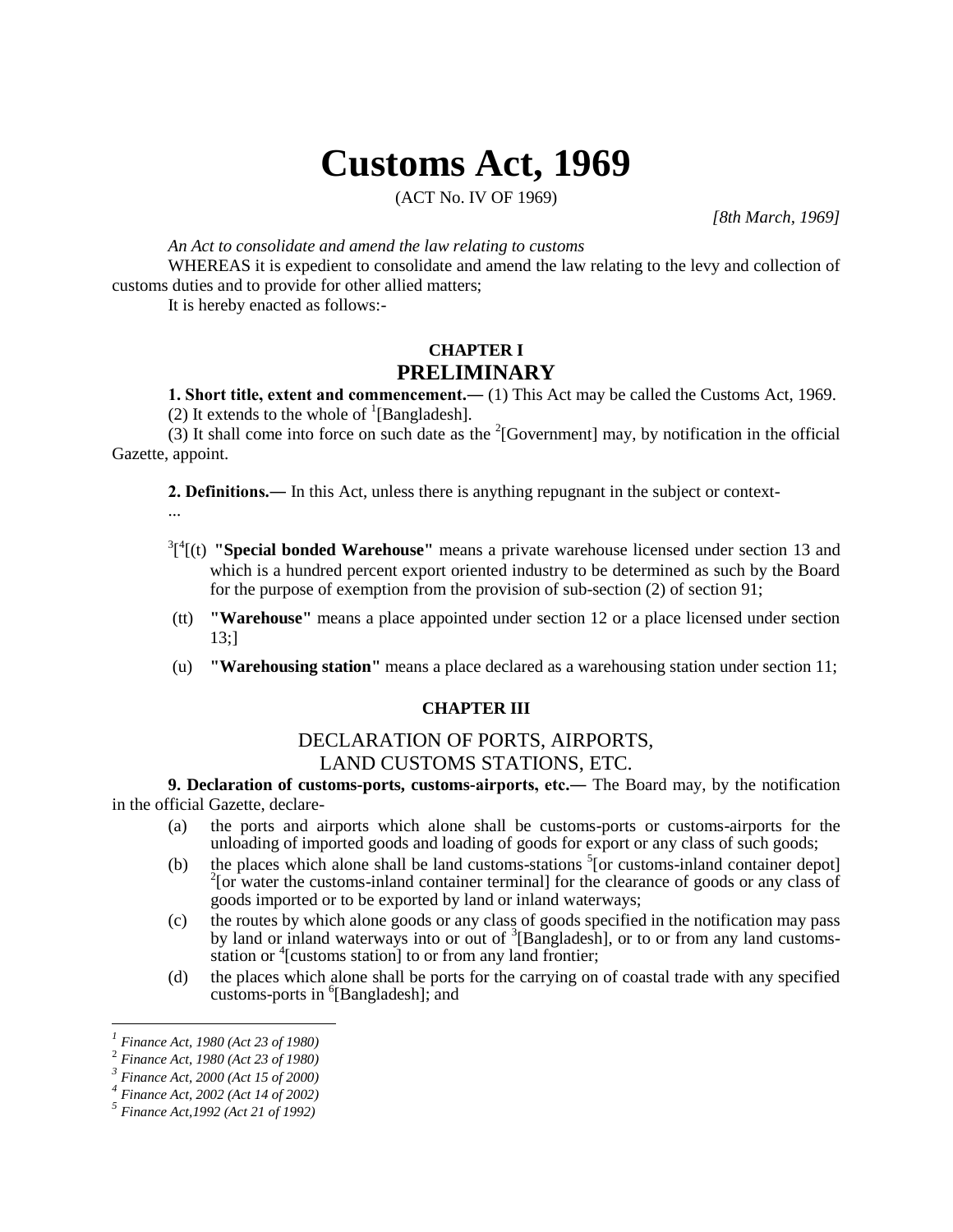(e) what shall for the purposes of this Act be deemed to be a custom-house and the limits thereof.

**10. Power to approve landing places and specify limits of customs-stations.―** The Board may, by notification in the official Gazette-

- (a) specify the limits of any customs-station; and
- (b) approve proper places in any customs-station for the loading and unloading of goods or any class of goods.

**11. Power to declare warehousing stations.―** The Board may, by notification in the official Gazette, declare places to be warehousing stations at which alone public warehouses may be appointed and private warehouses may be licensed.

**12. Power to appoint public warehouses.** At any warehousing station, the <sup>7</sup>[Commissioner of Customs (Bond) or any other Commissioner

of Customs authorised by the Board] may, from time to time, appoint public

warehouses wherein dutiable goods may be deposited without payment of customs-duty.

**8 [13. Licensing of private warehouses.―** (1) Subject to sub-section (2), at any warehousing station, the Commissioner of Customs (Bond) or any other Commissioner of Customs authorized by the Board may, license private warehouses wherein dutiable goods imported by or on behalf of the licensee, or any other imported goods in respect of which facilities for deposit in a public warehouse are not available, may be deposited.

(2) The Board may, from time to time, by notification in the official Gazette, impose conditions, limitations or restrictions-

- (a) on granting license for private warehouse;
- (b) on goods to be warehoused; and
- (c) on import entitlement of the warehouse.

(3) The Commissioner of Customs (Bond) or any other Commissioner of Customs authorized by the Board may, suspend or cancel a license granted under sub-section (1)-

- (a) if the licensee contravenes any provision of this Act or the rules made thereunder or commits breach of any of the conditions of the license; or
- (b) in the case where, he deems fit, a license to be suspended or cancelled in the public interest:
- (c) In case of suspension under clause (b), the Business Indentification Number (BIN) of the license issued under মূল্য সংযোজন কর আইন, ১৯৯১ (১৯৯১ সনের ২২ নং আইন) shall remain suspended till the disposal of the matter.

Provided that in case of cancellation of any license, the licensee shall be served with a show cause notice of thirty days, and be given a reasonable opportunity of being heard.]

**14. Stations for officers of Customs to board and land.—** The <sup>9</sup>[Commissioner of Customs] may, from time to time, appoint, in or near any customs-ports, stations or limits at or within which vessels arriving at or departing from such port shall bring to for the boarding or landing of officers of customs, and may, unless separate provisions therefor have been made under the Ports Act, 1908 (XV of 1908) direct at what particular place in any such vessels, not brought into port by pilots, shall anchor or moor.

### **CHAPTER XI**

<sup>6</sup> *Finance Act, 2016 (Act ----- of 2016*

*<sup>7</sup> Finance Act, 2001 (Act 30 of 2001)*

*<sup>4</sup> Finance Act. 2016 (Act----of 2016) 8*

*Finance Act, 2003 (Act 17 of 2003)*

*<sup>9</sup> Finance Act, 1995 (Act 12 of 1995)*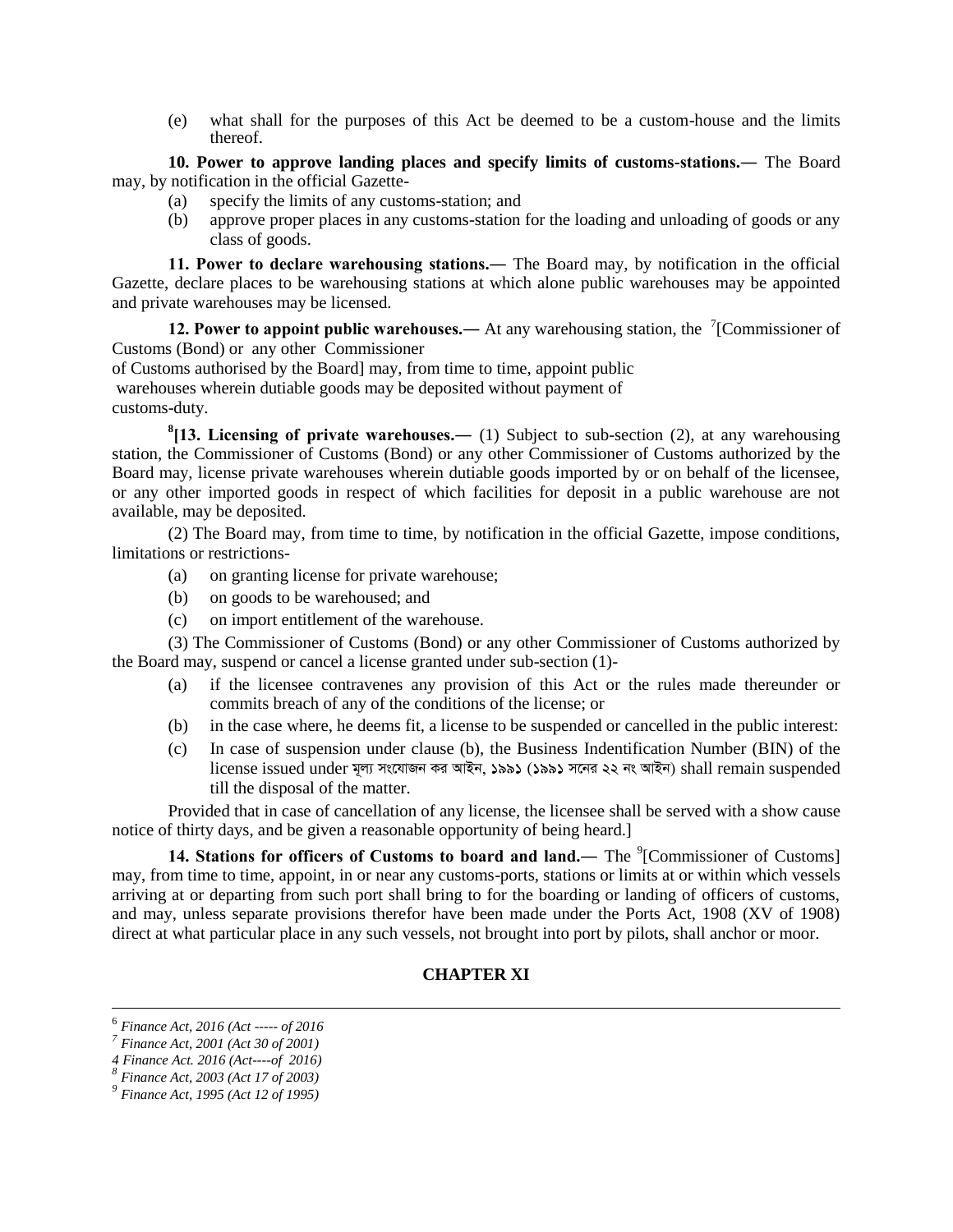### WAREHOUSING

**84. Application to warehouse.―** When any dutiable goods have been entered for warehousing and assessed under section 80, the owner of such goods may apply for leave to deposit the same in any warehouse appointed or licensed under this Act.

**85. Form of application.―** Every such application shall be in writing signed by the applicant, and shall be in such form as may be prescribed by the Board.

**86. Warehousing bond.―** (1) When any such application has been made in respect of any goods, the owner of the goods to which it relates shall execute a bond, binding himself in a penalty of twice the amount of the duty assessed under section 80 or section 81<sup>10</sup>[\*\*\*] on such goods,-

- (a) to observe all provisions of this Act and the rules in respect of such goods;
- (b) to pay on or before a date specified in a notice of demand all duties, rent and charges payable in respect of such goods together with interest on the same from the date so specified at the rate  $11$ <sup>t</sup> to be determined by the Board, being a rate not less than the bank rate fixed by the Bangladesh Bank and not more than double the Bank rate so fixed]; and
- (c) to discharge all penalties incurred for violation of the provisions of this Act and the rules in respect of such goods.

(2) Every such bond shall be in such form as is from time to time prescribed by the Board, and shall relate to the goods or portion of the goods of one conveyance only.

(3) Notwithstanding anything in sub-section (2), for the purposes of sub-section (1), the <sup>12</sup> [Commissioner of Customs (Bond) or any other Commissioner of Customs authorised by the Board] may permit any importer to entry into a general bond in such amount and subject to such conditions, limitations or restrictions as the <sup>13</sup> [Commissioner of Customs (Bond) or any other Commissioner of Customs authorised by the Board] may determine in respect of the warehousing of goods to be imported by such importer within a specified period.

(4) A bond executed under this section by an importer in respect of any goods shall continue in force notwithstanding the transfer of the goods to any other person or the removal of the goods to another warehouse or warehousing station:

Provided that, where the whole of the goods or any part thereof are transferred to another person, the appropriate officer may accept a fresh bond from the transferee in a sum equal to twice the amount of the duty assessed on the goods transferred and thereupon the bond executed by the transferer shall be deemed to be discharged to the extent to which the fresh bond has been executed by the transferee.

**<sup>14</sup>[86A. Warehousing bank guarantee.―** Notwithstanding anything contained in this Act regarding execution of a bond in relation to clearance of goods for warehousing, the Board or a Commissioner of Customs authorised in this behalf by the Board, may, in addition to requiring execution of bond, direct that a bank guarantee, for an amount not exceeding the duties leviable on the goods, be furnished in such manner as may be prescribed.]

**<sup>15</sup>[87. Forwarding of goods to warehouse.―** (1) When the provisions of section 85 and 86 have been complied with in respect of any goods, such goods shall be delivered to the owner of such goods or his authorized representative for onward transportation to the warehouse in which they are to be deposited.

*<sup>10</sup> Finance Act, 2001 (Act 30 of 2001)*

*<sup>11</sup> Finance Act, 1998 (Act 14 of 1998)*

<sup>12</sup> *Finance Act, 2001 (Act 30 of 2001)*

*<sup>13</sup> Finance Act, 2001 (Act 30 of 2001)*

*<sup>14</sup> Finance Act, 2003 (Act 17 of 2003)*

*<sup>15</sup> Finance Act, 2006 (Act 22 of 2006)*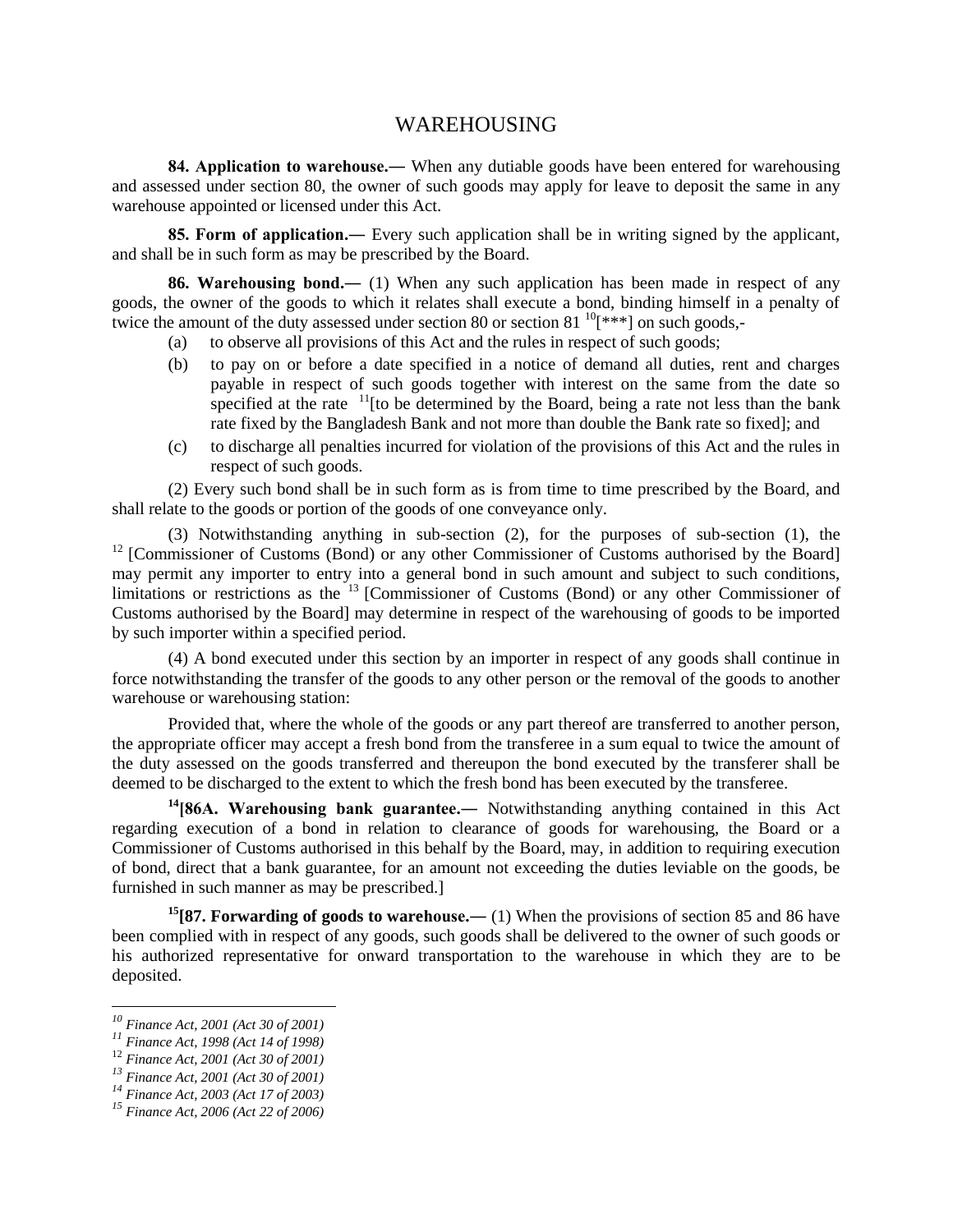(2) A pass shall be sent with the goods specifying the name of the owner of such goods and the name or number of the importing conveyance, the marks, numbers and contents of each package, and the warehouse or place in the warehouse wherein they are to be deposited.

(3) After depositing such goods mentioned in sub-section (1) the owner of such goods shall inform the concerned Commissioner of Customs regarding the warehousing of the goods.]

**88. Receipt of goods at warehouse.―** (1) On receipt of the goods, the pass shall be examined by the warehouse-keeper, and shall be returned to the appropriate officer.

(2) No package, but cask or other container shall be admitted into any warehouse unless it bears the marks and numbers specified in, and otherwise corresponds with, the pass for its admission.

(3) If the goods be found to correspond with the pass, the warehouse-keeper shall certify to that effect on the pass, and the warehousing of such goods shall be deemed to have been completed.

(4) If the goods do not so correspond, the fact shall be reported by the warehouse-keeper for the orders of the appropriate officer, and the goods shall either be returned to the custom-house in charge of an officer of customs or kept in deposit pending such orders as the warehouse-keeper deems most convenient.

(5) If the quantity or value of any goods has been incorrectly stated in the bill of entry, due to inadvertence or bonafide error, the error may be rectified at any time before the warehousing of the goods is completed, and not subsequently.

**89. Goods how warehoused.―** Except as provided in section 94, all goods shall be warehoused in the packages, butts, casks or other containers in which they have been imported.

**90. Warrant to be given when goods are warehoused.―** (1) Whenever any goods are lodged in a public warehouse or a licensed private warehouse, the warehouse-keeper shall deliver a warrant signed by him as such to the person lodging the goods.

(2) Such warrant shall be in such form as the Board may from time to time prescribed, and shall be transferable by the endorsement; and the endorsee shall be entitled to receive the goods specified in such warrant on the same terms as those on which the person who originally lodged the goods would have been entitled to receive the same.

(3) The Board may, by notification in the official Gazette, exempt any class of goods from the operation of this section.

**<sup>16</sup>[91. Control over warehoused goods.―** (1) All warehoused goods shall be subject to the control of the appropriate officer.

(2) The appropriate officer may cause any warehouse, except a special bonded warehouse, to be locked.

(3) Subject to sub-section (4), no person shall, without the written permission of the appropriate officer,-

- (a) enter into a warehouse or remove any goods therefrom;
- (b) unlock the warehouse which is locked under sub-section (2).
- (4) An office-
- (a) not below the rank of an Assistant Commissioner of Customs of the Customs Inspection Directorate or of Customs Intelligence and <sup>1</sup>[Investigation Directorate or of the Customs Valuation and Internal Audit Commissionerate, or]

*<sup>16</sup> Finance Act, 2002 (Act 14 of 2002)*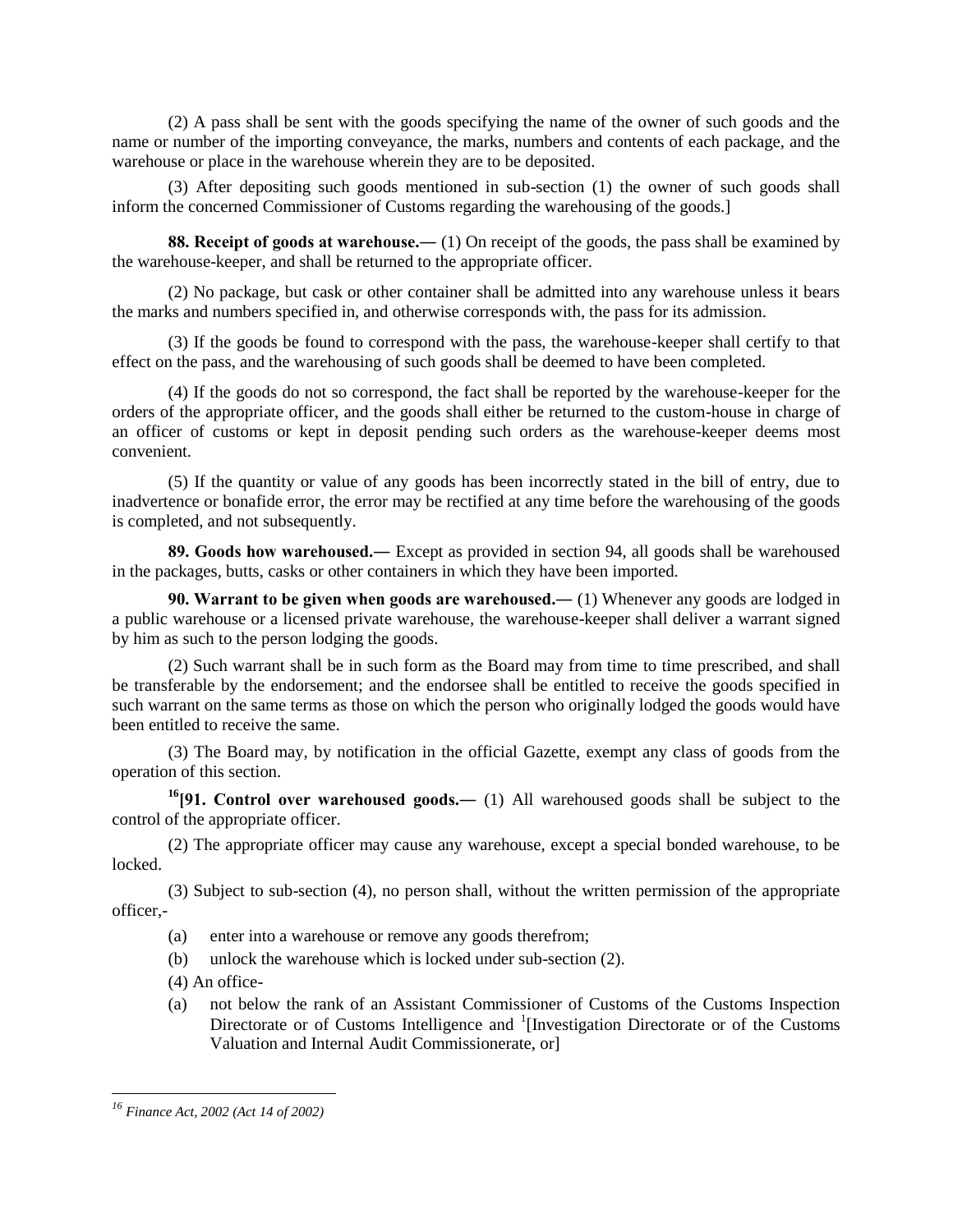(b) below the rank of Assistant Commissioner of Customs,  $2$ [of the said Directorates and Commissionerate] authorised by the officer mension in clause (a).

shall have access to any part of a warehouse and power to examine the goods, records, accounts and documents therein and ask any question as may be deemed necessary.]

**92. Power to cause packages lodged in warehouse to be opened and examined.―** (1) The appropriate officer may at any time by order in writing direct that any goods or packages lodged in any warehouse shall be opened, weighed or otherwise examined; and after any goods have been so opened, weighed or examined, may cause the same to be sealed or marked in such manner as he thinks fit.

(2) When any goods have been so sealed and marked after examination, they shall not be again opened without the permission of the appropriate officer; and, when any such goods have been opened with such permission, the packages shall, if he thinks fit, be again sealed or marked.

**93. Access of owners to warehoused goods.―** (1) Any owner of goods lodged in a warehouse shall, at any time within the hours of business, have access to his goods in the presence of an officer of customs, and an officer of customs shall, upon application for the purpose being made in writing to the appropriate officer, be deputed to accompany such owner.

(2) When an officer of customs is specially employed to accompany such owner, a sum sufficient to meet the expense thereby incurred shall, subject to rules, be paid by such owner to the appropriate officer, and such sum shall, if the appropriate officer so directs, be paid in advance.

**94. Owner's power to deal with warehouse goods.—** (1) With the sanction of the appropriate officer and on payment of such fees as may be prescribed by rules, the owner of any goods may, either before or after warehousing the same,

- (a) separate damaged or deteriorated goods from the rest;
- (b) sort the goods or change their containers for the purpose of preservation, sale, export or disposal of the goods;
- (c) deal with the goods and their containers in such manner as may be necessary to prevent loss or deterioration or damage to the goods;
- (d) show the goods for sale; or
- (e) take such samples of goods an may be allowed by the appropriate officer with or without entry for home-consumption, and with or without payment of duty, except such as may eventually become payable on a deficiency of the original quantity.

(2) After any such goods have been so separated and repacked in proper or approved packages, the appropriate officer may, at the request of the owner of such goods, cause or permit any refuse, damaged or surplus goods remaining after such separation or repacking (or at the like request, any goods which may not be worth the duty) to be destroyed, and may remit the duty payable thereon.

**95. Manufacture and other operations in relation to goods in a warehouse.―** (1) Subject to rules, the owner of any warehoused goods may, <sup>17</sup>[by giving fifteen days prior notice in writing to the  $18$ <sup>[28]</sup>[Commissioner of Customs (Bond) or any other Commissioner of Customs authorised by the Board], carry on any manufacturing process or other operations in the warehouse in relation to such goods.

*<sup>1</sup> Act, 2013 (Act 25 of 2013)*

*<sup>2</sup> Act, 2013 (Act 25 of 2013)*

*<sup>17</sup> Finance Act, 2000 (Act 15 of 2000)*

*<sup>18</sup> Finance Act, 2001 (Act 30 of 2001)*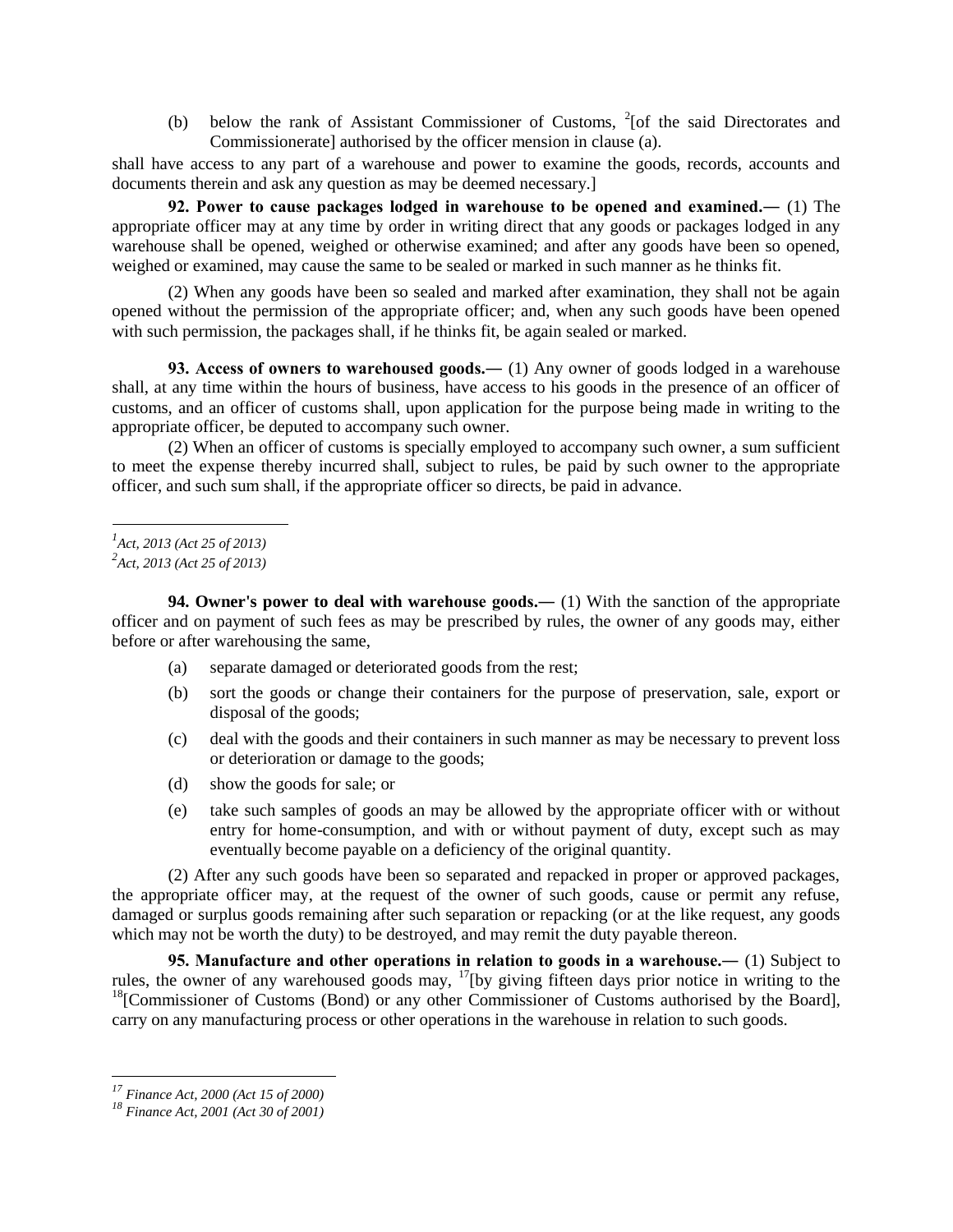(2) Where in the course of any such operation or process there is any waste or refuse the following provisions shall apply, namely-

(a) If the whole or any part of the goods produced by such operation or process are exported, no duty shall be charged on the quantity of the warehoused goods wasted or turned into refuse in the course of the operation or processing carried on in relation to the goods exported:

Provided that such waste or refuse is either destroyed or duty is paid on such waste or refuse as if it had been imported into  $^{19}$ [Bangladesh] in that form.

 $^{20}$ [(b) If the whole or any part of the goods produced by such operation or process are cleared from the warehouse for home-consumption, duty and other taxes shall be charged on the quantity of such goods cleared for home-consumption and also on the warehoused goods wasted or turned into refuse in the course of the operation or processing carried on the relation to such goods cleared for home-consumption in a manner to be prescribed by rules:

Provided that the value for assessment purposes under this clause shall, notwithstanding any other provisions of this Act, be determined by the  $21$ [Commissioner of Customs (Bond) or any other Commissioner of Customs authorised by the Board].

**<sup>22</sup>[96. Payment of rent and warehouse dues.―** (1) The owner of any warehoused goods shall pay to the warehouse-keeper rent and other charges at the rates fixed under any law for the time being in force or where no rates are so fixed, at such rates as may be fixed by the Commissioner of Customs (Bond) or any other Commissioner of Customs or by agreement between the owner of the warehouse and the owner of warehoused goods.(2) A table of the rates of rent and other charges fixed under sub-section (1) shall be displayed in a conspicuous part of such warehouse.

(3) If any rent or other charges are not paid within ten days from the date when they become due, the warehouse-keeper may, after due notice to the owner of the warehoused goods and with the permission of the appropriate officer, cause to be sold (any transfer of the warehoused goods notwithstanding) such portion of the goods as may be sufficient to realise the unpaid rent and other charges.]

**97. Goods not to be taken out of warehouse except as provided by this Act.―** No warehoused goods shall be taken out of any warehouse, except on clearance for home-consumption or export or for removal to another warehouse, or as otherwise provided in this Act.

**<sup>23</sup>[98. Period for which goods may remain warehoused.―** (1) Goods imported for and warehoused in any special bonded warehouse or in any hundred percent export oriented industry, may remain in such warehouse or industry for a period not exceeding twenty four months from the date of warehousing.

(2) The Commissioner of Customs (Bond) or any other Commissioner of Customs authorized by the Board in this behalf may extend the period of warehousing metioned in sub-section (1) for further period of six months if the goods specified in sub-section (1) are not likely to deteriorate.

 $^{24}$ [(2A) Notwithstanding anything contained in sub-section (1) and (2), goods imported and warehoused by a hundred percent export oriented ship building industry, may remain in such warehouse for a period not exceeding forty eight months from the date of warehousing.]

*<sup>19</sup> Finance Act, 1980 (Act 23 of 1980)*

*<sup>20</sup> Finance Act, 1995 (Act 12 of 1995)*

*<sup>21</sup> Finance Act, 2001 (Act 30 of 2001)*

*<sup>22</sup> Finance Act, 2002 (Act 14 of 2002)*

*<sup>23</sup> Finance (FY2007-08) Act, 2009 (Act 9 of 2009)*

*<sup>24</sup> Finance Act 2009 (Act 36 of 2009)*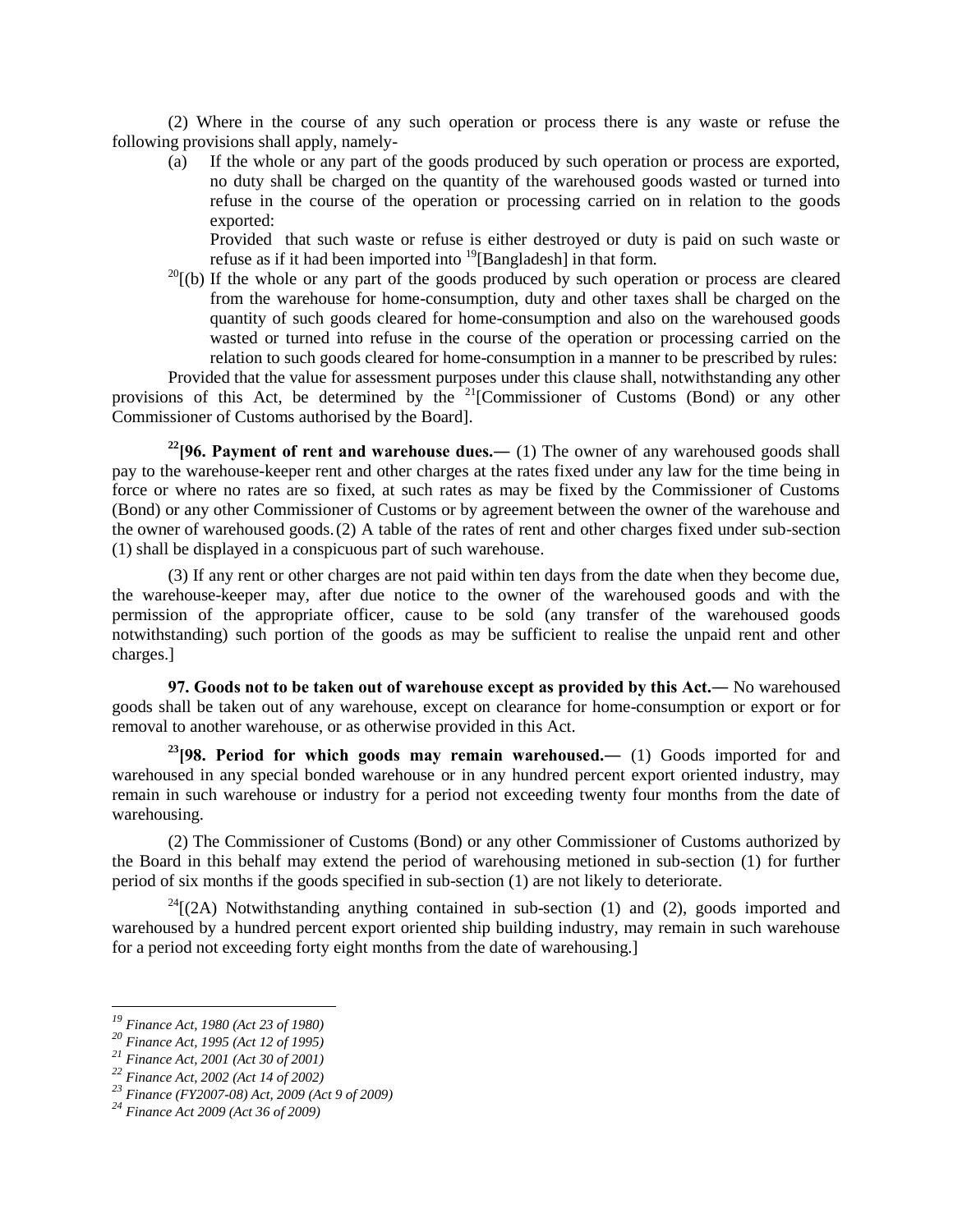(3) Goods imported for and warehoused in any diplomatic bonded warehouse, may remain in the warehouse for a period not exceeding twelve months from the date of warehousing.

(4) Warehoused goods other than the goods mentioned in sub-sections (1) and (3) may remain in the warehouse for a period not exceeding six months following the date of execution of the bond under section 86 in respect of such goods.

(5) In the case of any goods specified in sub-sections (3) and (4) which are not likely to deteriorate, the period for warehousing of such goods may, with reasons in writing, be extended by the Commissioner of Customs (Bond) or any other Commissioner of Customs authorized by the Board in this behalf for a period not exceeding three months and subsequently by the Board for a further period not exceeding three months.

(6) The Commissioner of Customs (Bond) or any other Commissioner of Customs authorized by the Board in this behalf may reduce the period for warehousing mentioned in sub-sections (1), (3), and (4) to such reasonable period as he deems fit in each case, if the goods mentioned in such sub-sections are likely to deteriorate.]

**<sup>25</sup>[98A. Goods to be removed if license is cancelled.―** When the license of any private warehouse is cancelled, the owner of any goods warehoused therein shall, within ten days of the date on which notice of such cancellation is given or within such extended period, as the appropriate officer may allow, remove the goods from that warehouse to another warehouse or clear them for home-consumption or exportation.]

**99. Power to remove goods from one warehouse to another in the same customs-station.―** (1) Any owner of goods warehoused under this Act may, within the period of their warehousing under section 98, and with the permission of the  $26$ [Commissioner of Customs (Bond) or any other Commissioner of Customs authorised by the Board]  $27$  [or any officer authorised for the purpose by the  $^{28}$ [Commissioner of Customs (Bond) or any other Commissioner of Customs authorised by the Board], on such conditions and after giving such security, if any, as  $^{29}$ [that commissioner] directs, remove goods from one warehouse to another warehouse in the same warehousing station.

(2) When any owner desires to remove any goods, he shall apply for permission to do so in such form as the Board may prescribe.

**100. Power to remove goods from one warehousing station to another.―** (1) Any owner of goods warehoused at any warehousing station may, within the period of their warehousing under section 98, remove the same for the purpose of warehousing them at any other warehousing station.

(2) When any owner desires to remove any goods for such purpose, he shall apply to the <sup>30</sup>[Commissioner of Customs (Bond) or any other Commissioner of Customs authorised by the Board] in such form and manner as the Board may prescribe stating therein the particulars of the goods to be removed, and the name of the customs station to which they are to be removed.

**101. Transmission of account of goods to officers at warehousing station of destination.―** (1) When permission is granted for the removal of any goods from one warehousing station to another under section 100, an account containing the particulars thereof shall be transmitted by the appropriate officer of the customs station of removal to the appropriate officer of the customs station of destination.

(2) The person requiring the removal shall before such removal enter into a bond with one sufficient surety, in a sum equal at least to the duty chargeable on such goods, for the due arrival and re-

*<sup>25</sup> Finance Act 2004 (Act 16 of 2004)*

*<sup>26</sup> Finance Act 2001 (Act 30 of 2001)*

*<sup>27</sup> Finance Act 2000 (Act 15 of 2000)*

<sup>28</sup> *Finance Act 2001 (Act 30 of 2001)*

<sup>29</sup> *Finance Act 2001 (Act 30 of 2001)*

<sup>30</sup> *Finance Act 2001 (Act 30 of 2001)*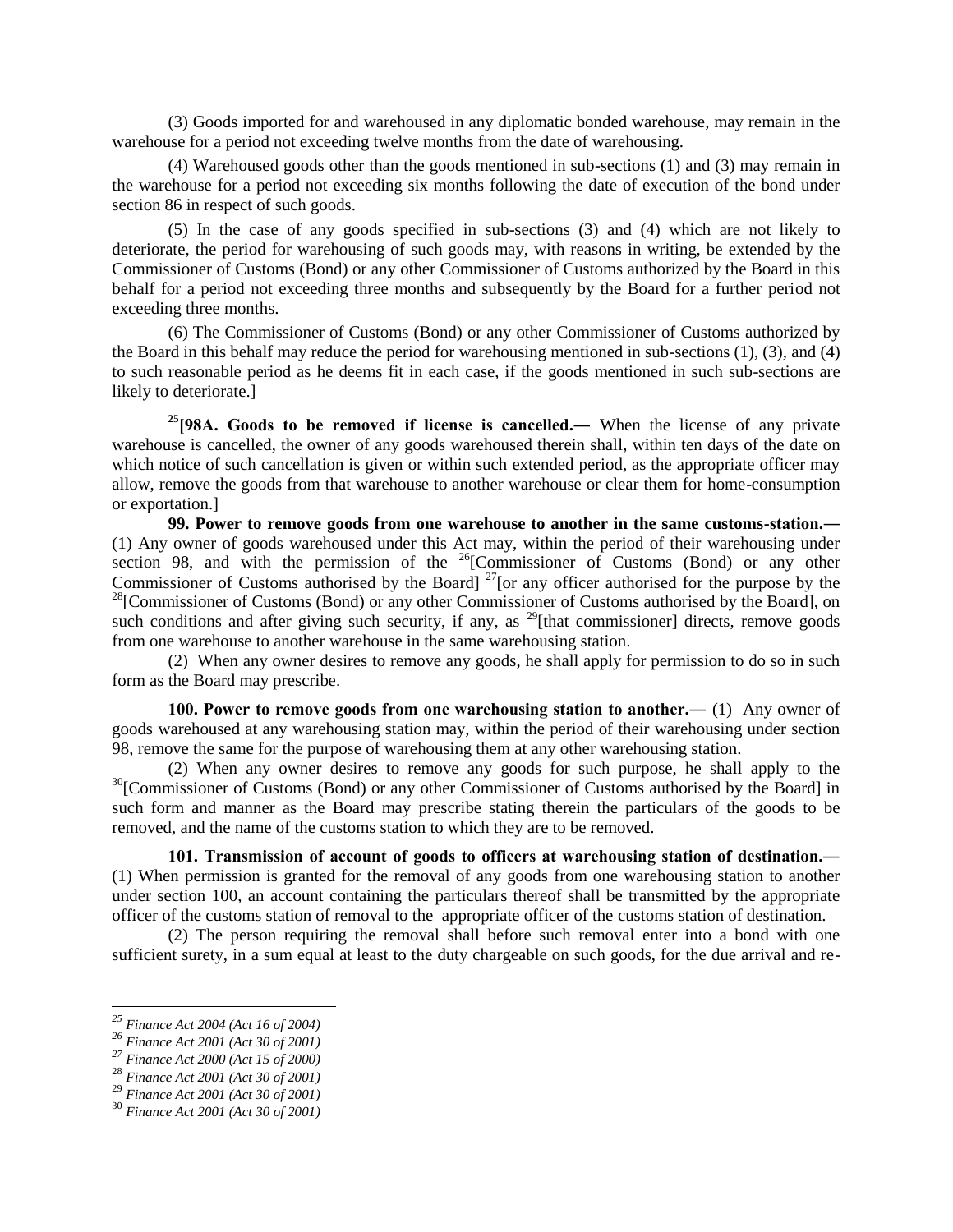warehousing thereof at the custom-station of destination, within such time, as the  $31$ [Commissioner of Customs (Bond) or any other Commissioner of Customs authorised by the Board] directs.

(3) Such bond may be taken by the appropriate officer either at the customs station of removal or at the customs station of destination as best suits the convenience of the owner.

(4) If such bond is taken at customs station of destination, a certificate thereof signed by the appropriate officer of such station shall at the time of the removal of such goods be produced to the appropriate officer at the customs station of removal; and such bond shall not be discharged unless such goods are produced to the appropriate officer, and duly re-warehoused at the customs station of destination within the time allowed for such removal or are otherwise accounted for to the satisfaction of such officer; nor until the full duty due upon any deficiency of such goods, not so accounted for, has been paid.

 $32$ [(5) Notwithstanding anything contained in the aforesaid sub-sections, the  $33$ [Commissioner of Customs (Bond) or any other Commissioner of Customs authorised by the Board] may prescribe such conditions as he deems fit for the removal of warehoused goods from special bonded warehouse.]

**102. Remover may enter into a general bond.—** The <sup>34</sup>[Commissioner of Customs (Bond) or any other Commissioner of Customs authorised by the Board] may permit any person desirous of removing warehoused goods to enter into a general bond, with such sureties, in such amount and under such conditions as <sup>35</sup>[that Commissioner] approves, for the removal, from time to time, of any goods from one warehouse to another, either in the same or in a different warehousing station and for the due arrival and re-warehousing of such goods at the destination within such time as  $^{36}$ [that Commissioner] directs.

**103. Goods on arrival at customs station of destination to be subject to same laws as goods on first importation.―** Upon the arrival of warehoused goods at the customs station of destination, they shall be entered and warehoused in like manner as goods are entered and warehoused on the first importation thereof, and under the laws and rules, in so far as such laws and rules are applicable, which regulate the entry and warehousing of such last mentioned goods.

**104. Clearance of bonded goods for home-consumption.―** Any owner of warehoused goods may, at any time within the period of their warehousing under section 98, clear such goods for homeconsumption by paying-

- (a) the duty assessed on such goods under the provisions of this Act; and
- (b) all rent, penalties, interest and other charges payable in respect of such goods  $\frac{37}{1}$ :

Provided that necessary permission will have to be taken from  $38$ [Commissioner of Customs] (Bond) or any other Commissioner of Customs authorised by the Board] fifteen days in advance in case of Special Bonded Warehouse for special purposes to be determined by the <sup>39</sup>[Commissioner of Customs (Bond) or any other Commissioner of Customs authorised by the Board].

**105. Clearance of warehoused goods for export.―** Any owner of warehoused goods may, at any time within the period of their warehousing under section 98, clear such goods for export out of <sup>40</sup>[Bangladesh] on payment of all rent, penalties, interest and other charges payable as aforesaid but without paying any import duty thereon:

*<sup>31</sup> Finance Act 2001 (Act 30 of 2001)*

*<sup>32</sup> Finance Act 2000 (Act 15 of 2000)*

<sup>33</sup> *Finance Act 2000 (Act 15 of 2001)*

<sup>34</sup> *Finance Act 2001 (Act 30 of 2001)*

<sup>35</sup> *Finance Act 2001 (Act 30 of 2001)*

<sup>36</sup> *Finance Act 2001 (Act 30 of 2001)*

*<sup>37</sup> Finance Act 2000 (Act 15 of 2000)*

*<sup>38</sup> Finance Act 2001 (Act 30 of 2001)*

<sup>39</sup> *Finance Act 1980 (Act 23 of 2000)*

<sup>40</sup> *Finance Act 1980 (Act 23 of 1980)*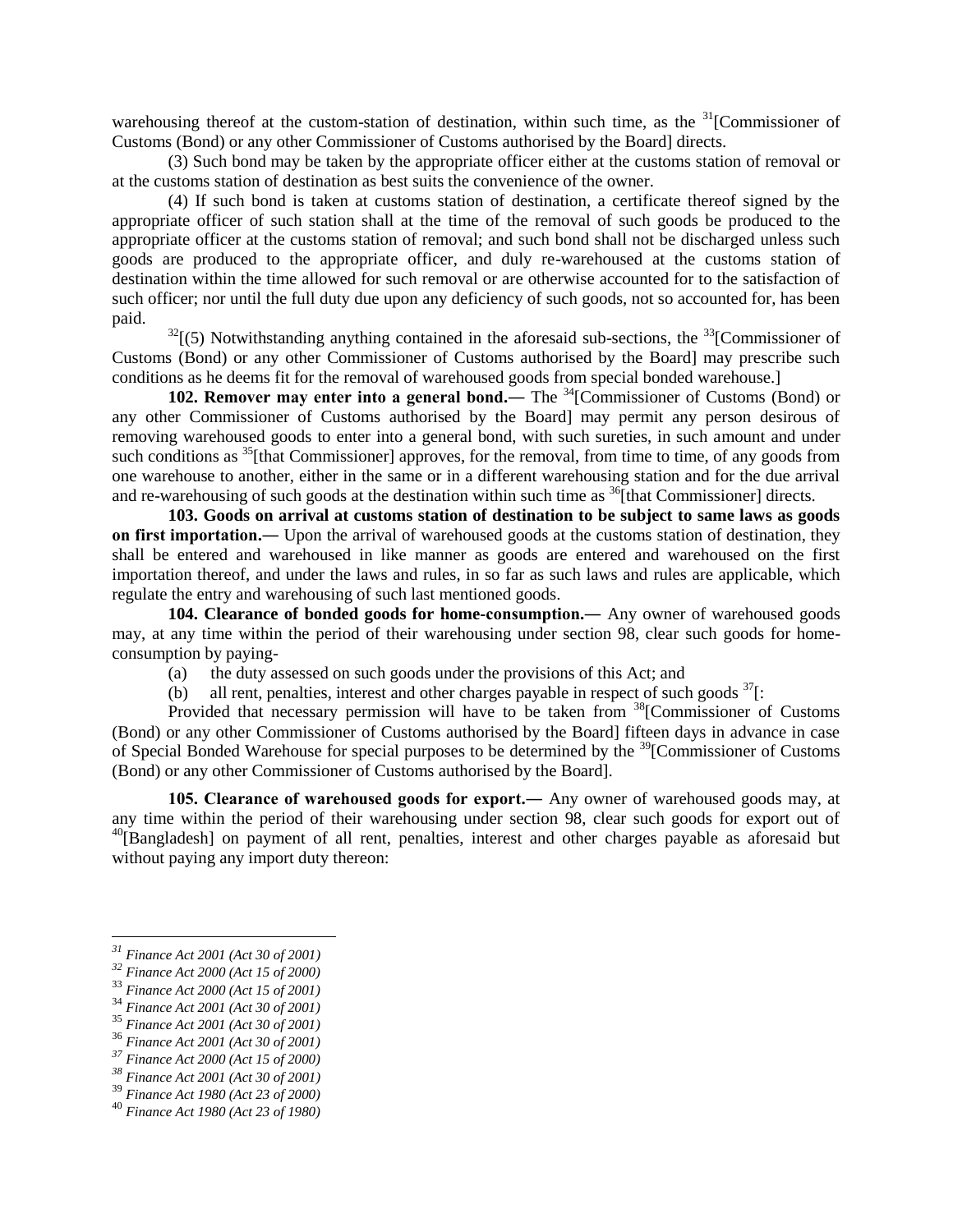Provided that, if the  $41$ [Government] is of the opinion that warehoused goods of any specified description are likely to be smuggled back into <sup>42</sup>[Bangladesh], it may, by notification in the official Gazette, direct that such goods shall not be exported to any place outside  $^{43}$ [Bangladesh] without payment of duty or allow them to be exported subject to such restrictions and conditions as may be specified in the notification.

**106. Clearance of warehoused goods for export as provisions, on a conveyance proceeding to foreign destination.―** Any warehoused provisions and stores may be exported within the period of their warehousing under section 98 without payment of import duty for use on board any conveyance proceeding to a foreign territory.

**107. Application for clearance of goods.―** (1) An application to clear goods from any warehouse for home-consumption or for export shall be made in such form as the Board may prescribe.

(2) Such application shall ordinarily be made to the appropriate officer at least twenty-four hours before it is intended to clear such goods  $44$ [:

Provided that in the case of Special Bonded Warehouses, the procedure to be followed will be determined by <sup>45</sup>[that Commissioner] of Customs (Bond) or any other Commissioner of Customs authorised by the Board.]

**108. Re-assessment of warehoused goods when damaged or deteriorated.―** If any goods upon which duties are levied ad valorem are damaged or deteriorated due to an unavoidable accident or cause after they have been entered for warehousing and assessed under section 80 and before they are cleared for home-consumption, their value in the damaged or deteriorated state may be appraised, if the owner so desires, by an officer of customs and the duty leviable thereon shall be diminished in proportion to the diminution of their value and a new bond for twice the amount of the diminished duty may, at the option of the owner, be executed by him to replace the bond originally executed.

 $^{46}$ [  $*$  ]

**110. Allowance in case of volatile goods.―** When any warehoused goods of such class or description as the Board having regard to the volatility of such goods and the manner of their storage may, by notification in the official Gazette, specify are, at the time of delivery from a warehouse, found to be deficient in quantity and the <sup>47</sup>[Commissioner of Customs (Bond) or other Commissioner of Customs authorised by the Board] is satisfied that such deficiency is on account of natural loss, no duty shall be charged on such deficiency.

**111. Duty on goods improperly removed from warehouse or allowed to remain beyond fixed time or lost or destroyed or taken as sample.―** In respect of goods specified hereunder the appropriate officer may demand and upon such demand the owner of such goods shall forthwith pay the full amount of duty chargeable on such goods together with all rent, penalties, interest and other charges payable in respect of them, namely-

- (a) Warehoused goods which are removed in contravention of section 97.
- (b) Goods which have not been removed from the warehouse within the time allowed for such removal under section 98.
- (c) Goods in respect of which a bond has been executed  $^{48}$ [under section 86 or as prescribed by rules made under this Act] and which have not been cleared for home-consumption or export or removed in accordance with the provisions of this Act and are lost or destroyed

*<sup>41</sup> Finance Act 1980 (Act 23 of 1980)*

<sup>42</sup> *Finance Act 1980 (Act 23 of 1980)*

<sup>43</sup> *Finance Act 1980 (Act 23 of 1980)*

*<sup>44</sup> Finance Act 2000 (Act 15 of 2000)*

<sup>45</sup> *Finance Act 2001 (Act 30 of 2001)*

*<sup>46</sup> Finance Act 2001 (Act 15 of 2001)*

<sup>47</sup> *Finance Act 2001 (Act 15 of 2001)*

<sup>48</sup> *Finance Act 2000 (Act 15 of 2000)*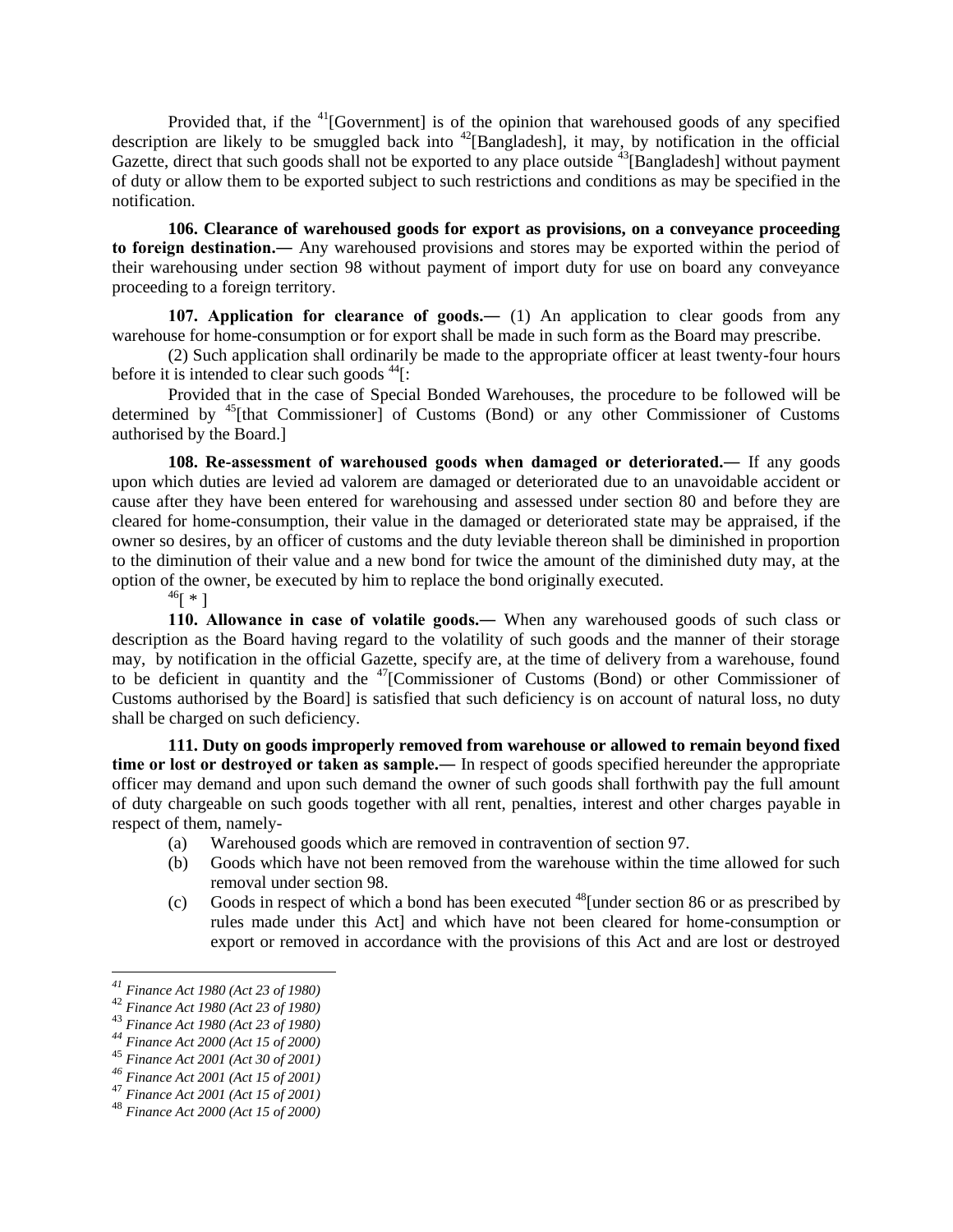otherwise than as provided in sections 94 and 95 or as mentioned in section 115, or are not accounted for to the satisfaction of the appropriate officer.

(d) Goods which have been taken under section 94 as samples without payment of duty.

**112. Procedure on failure to pay duty, etc.—**  $\frac{1}{1}(1)$  If any owner fails to pay any sum demanded under section 111, the appropriate officer may either proceed upon the bond executed under 86 or as prescribed by rules made under this Act or cause such portion of the owners goods in the warehouse or any plant or machinery or equipment used for the manufacture of goods or any other goods and properties belonging to such persons to be detained as he may consider adequate to recover the demand, and the notice in writing for such detention, shall immediately be given to the owner.]

(2) In case the demand is not discharged within fifteen days of the date of such notice, the goods so detained may be sold.

(3) The net proceeds of any such sale shall be entered upon and adjusted against the bond and the surplus if any remaining after full satisfaction of the bond shall be disposed of in the manner provided in section 201.

(4) No transfer or assignment of the goods shall prevent the appropriate officer from proceeding against such goods in the manner above provided, for any amount due thereon.

**113. Noting removal of goods.―** (1) When any warehoused goods are taken out of any warehouse, the appropriate officer shall cause the fact to be noted on the back of the bond.

(2) Every note so made shall specify the quantity and description of such goods, the purposes for which they have been removed, the date of removal, the name of the person removing them, the number and date of the bill of export under which they have taken away, if removed for exportation, or of the bill of entry, if removed for home-consumption and the amount of duty paid, if any.

 $50$ [(3) In case of Special Bonded warehouses, the procedure to be followed will be determined by the <sup>51</sup>[Commissioner of Customs (Bond) or any other Commissioner of Customs authorised by the Board.]

**114. Register of bonds.―** (1) A register shall be kept of all bonds entered into for customs-duties on warehoused goods, and entry shall be made in such register of all particulars required by section 113 to be specified  $52$ [ or in the case of Special Bonded warehouse entry shall be made in a register to be prescribed by the <sup>53</sup>[Commissioner of Customs (Bond) or any other Commissioner of Customs authorised by the Board].

(2) When such register shows that the whole of the goods covered by any bond have been cleared for home-consumption or export, or otherwise duly accounted for, and when all amounts due on account of such goods have been paid, the appropriate officer shall cancel such bond as discharged in full, and shall on demand deliver the cancelled bond to the person who executed it or who is entitled to receive it.

**115. Power to remit duties on warehoused goods lost or destroyed.―** If any warehoused goods, in respect of which a bond has been executed under section 86 and which have not been cleared for home-consumption are lost or destroyed by unavoidable accident or cause, the  $\frac{1}{2}$ [Commissioner of Customs (Bond) or any other Commissioner of Customs authorised by the Board] may in his discretion remit the duties due thereon:

Provided that, if any such goods be so lost or destroyed in a private warehouse,  $\frac{2}{3}$  [notice thereof in writing shall] be given to the appropriate officer <sup>3</sup>[within <sup>4</sup>[three] working days] after the discovery of such loss or destruction.

*<sup>49</sup> Finance Act 2000 (Act 15 of 2000)*

*<sup>50</sup> Finance Act 2000 (Act 15 of 2000)*

*<sup>51</sup> Finance Act 2001 (Act 30 of 2001)*

<sup>52</sup> *Finance Act 2000 (Act 15 of 2000)*

<sup>53</sup> *Finance Act 2001 (Act 30 of 2001)* <sup>54</sup> *Finance Act 2001 (Act 30 of 2001)*

*<sup>55</sup> Finance Act 1998 (Act 14 of 1998)*

*<sup>7</sup>Finance (fy2008-09) Act 2009 (Act 10 of 2009)*